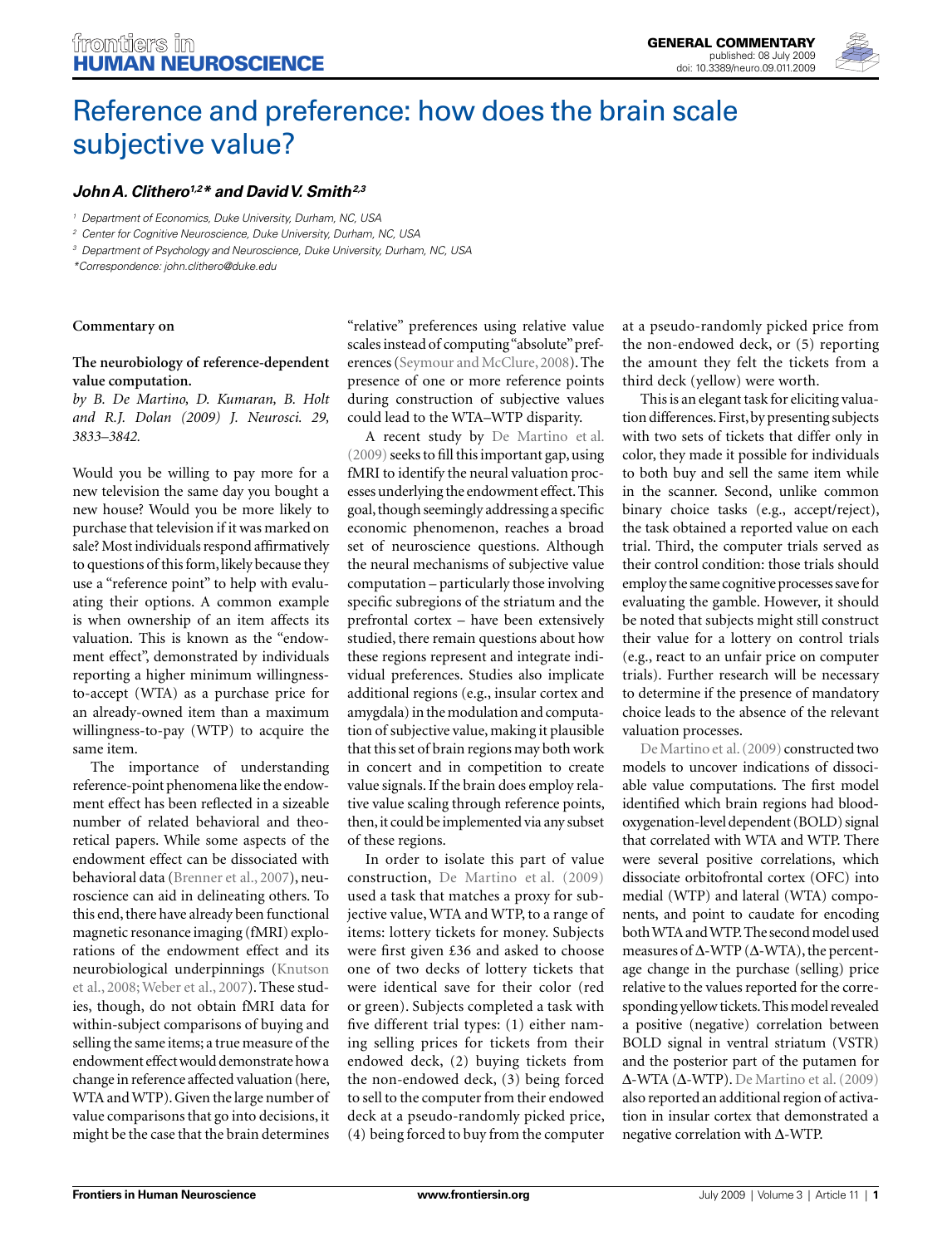Because brain regions were sensitive to both components of the endowment effect in the second model, De Martino et al. (2009) conducted a between- subjects regression to track neural correlates of the endowment effect across trials. The analysis uncovered another region of VSTR, indicating that individuals with a greater endowment effect (Δ-WTA greater than Δ-WTP) had increased VSTR signal. Knutson et al. (2008) also quantified susceptibility to the endowment effect, measured as differences in *post hoc* ratings of bought and sold products. This measure correlated significantly with signal from right anterior insula, a result that was attributed to the salience of potential loss of ownership. Given the significant differences in anterior insula for Δ-WTP and Δ-WTA, it is noteworthy that an analogous effect for individual differences was not found for insular cortex. The endowed goods were in the same reward modality as the exchange currency (money), so the loss of ownership may not have been as salient (Brenner et al., 2007).

Some other recent findings can aid in interpreting these results. One fMRI study of probabilistic choice (simple gambles) argued that the evaluation of risk is nonlinear in probabilities, and that this encoding takes place in VSTR in isolation of choice (Hsu et al., 2009). Additionally, VSTR has also recently been shown to encode a riskindependent measure of expected value, whereas lateral prefrontal cortex (LPFC) showed evidence for a subjective value signal that captured both expected value and risk (Tobler et al., 2009). Signal from part of the ventromedial prefrontal cortex, in a region more anterior to that found in De Martino et al. (2009), exhibits behavior that corresponds to money illusion, the common phenomenon in which individuals fail to evaluate money in terms of its actual purchasing power (Weber et al., 2009). And, as De Martino et al. (2009) noted, WTP for small food items correlates with BOLD signal from a more posterior region of medial OFC (Plassmann et al., 2007). These studies, as well as many others, point to choice parameters being encoded first in either subcortical structures or more posterior regions of the PFC, before a more integrative value signal is computed in anterior PFC. Thus, this gradient

of abstract representation may correspond to a gradient of different scales, leading to an appearance of reference-independence or reference-dependence. For example, an early parameter representation (e.g., probability) might have a specific reference point (e.g., 1/3) whereas a later value representation has a more complex reference point (e.g., available options).

The idea that different brain regions and different choice environments exhibit different scaling mechanisms is consistent with results from recent physiological recordings. Some work suggests that OFC neurons can maintain a single scale within a given behavioral context (Padoa-Schioppa and Assad, 2008). Simultaneous recordings of neurons in OFC, LPFC, and anterior cingulate cortex (ACC) revealed neurons in all three regions encoded cost, probability, and payoff (Kennerley et al., 2009). Single neurons that encoded two or more of these values were found in all three regions, and there were also neighboring neurons with opposite firing rate relationships (positive or negative) to one or more of the choice parameters. So, reference points might not only be region specific, but might also be specific to one or several choice parameters. Reference-dependence might therefore be a general concept that includes many factors, including choice history, and may thus be dynamic. This would likely not only implicate regions found by De Martino et al. (2009), but parts of the LPFC (Tobler et al., 2009) and ACC as well (Kennerley et al., 2009; Rushworth and Behrens, 2008).

Several paths for future research that investigate reference points and value scaling are apparent. De Martino et al. (2009) constrained the lottery outcomes to nonnegative monetary amounts; a generalization of the current findings would include identifying the neural differences between evaluating a positive lottery and evaluating a negative lottery, as well as how buying and selling affect those differences (Brenner et al., 2007). The authors also claimed that the insula activity is in line with a risk prediction error (Preuschoff et al., 2008). This intuition would be strengthened by an additional manipulation of insula activation via risk changes within trial type, as all the lotteries here have a uniformly distributed payout of winnings. It would also serve as a (further) test of which value signals are modulated by risk (Tobler et al., 2009).

By grounding an exploration of the endowment effect in terms of value computation, De Martino et al. (2009) show that identifying the neural components of subjective value construction can help in the understanding of a common behavioral phenomenon, the endowment effect. They break down the endowment effect for lottery tickets into two distinct value signals in dissociable brain regions and track individual differences in behavior using the fMRI data. Thus, while the literature establishes that many regions encode elements of subjective value, De Martino et al. (2009) demonstrate that these regions may have different reference points when constructing those components. Future studies can strive to identify both how the brain chooses reference points to implement value scales and how (and if) it subsequently abandons multiple scales to create a value signal that is common across a wide class of behavioral phenomena.

#### **ACKNOWLEDGEMENTS**

We thank our mentor, Dr Scott Huettel, as well as Dr McKell Carter, Brandi Newell, and Vinod Venkatraman, for helpful comments and discussions regarding this paper.

## **REFERENCES**

- Brenner, L., Rottenstreich, Y., Sood, S., and Bilgin, B. (2007). On the psychology of loss aversion: possession, valence, and reversals of the endowment effect. *J. Consum. Res.* 34, 369–376.
- De Martino, B., Kumaran, D., Holt, B., and Dolan, R. J. (2009). The neurobiology of reference-dependent value computation. *J. Neurosci.* 29, 3833–3842.
- Hsu, M., Krajbich, I., Zhao, C., and Camerer, C. F. (2009). Neural response to reward anticipation under risk is nonlinear in probabilities. *J. Neurosci.* 29, 2231–2237.
- Kennerley, S. W., Dahmubed, A. F., Lara, A. H., and Wallis, J. D. (2009). Neurons in the frontal lobe encode the value of multiple decision variables. *J. Cogn. Neurosci.* 21, 1162–1178.
- Knutson, B., Wimmer, G. E., Rick, S., Hollon, N. G., Prelec, D., and Loewenstein, G. (2008). Neural antecedents of the endowment effect. *Neuron* 58, 814–822.
- Padoa-Schioppa, C., and Assad, J. A. (2008). The representation of economic value in the orbitofrontal cortex is invariant for changes of menu. *Nat. Neurosci.* 11, 95–102.
- Plassmann, H., O'Doherty, J., and Rangel, A. (2007). Orbitofrontal cortex encodes willingness to pay in everyday economic transactions. *J. Neurosci.* 27, 9984–9988.
- Preuschoff, K., Quartz, S. R., and Bossaerts, P. (2008). Human insula activation reflects risk prediction errors as well as risk. *J. Neurosci.* 28, 2745–2752.